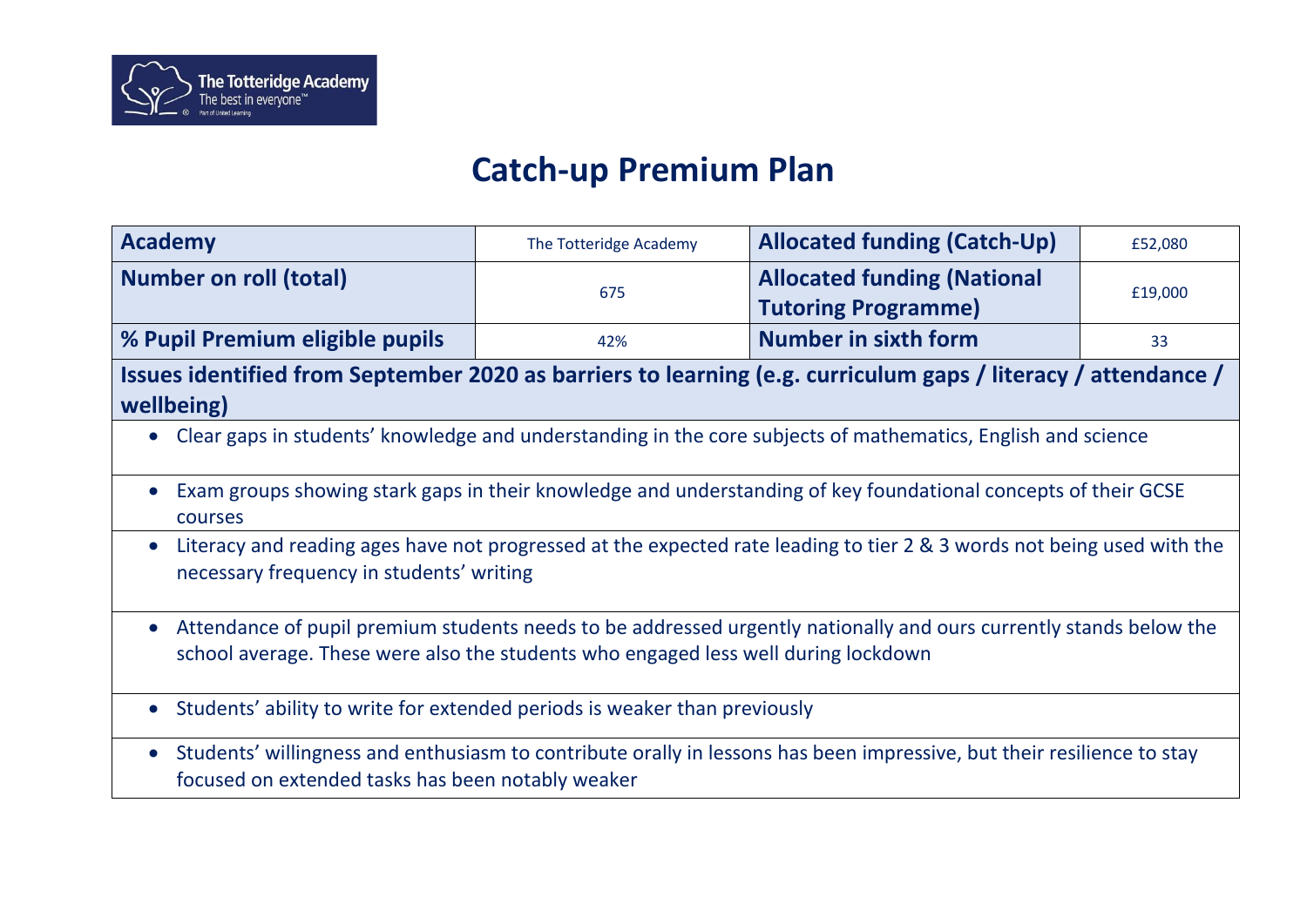

 $\mathsf{L}$ 

| <b>Teaching and Whole School Strategies</b> |                                                                                                                                           |                                                                                                                                                                                                                                                                                                                                                                                                                                                                                                                                                          |             |
|---------------------------------------------|-------------------------------------------------------------------------------------------------------------------------------------------|----------------------------------------------------------------------------------------------------------------------------------------------------------------------------------------------------------------------------------------------------------------------------------------------------------------------------------------------------------------------------------------------------------------------------------------------------------------------------------------------------------------------------------------------------------|-------------|
| <b>Year Group</b>                           | <b>Actions</b>                                                                                                                            | <b>Intended impact</b>                                                                                                                                                                                                                                                                                                                                                                                                                                                                                                                                   | <b>Cost</b> |
| <b>KS3,4</b>                                | Overstaffing (trainee teachers) leading to smaller teaching groups in<br>the core subjects of English and maths and targeted intervention | A more focused and personalised approach to<br>delivering the highly ambitious UL curriculum to all.<br>Having additional staff working in these core<br>departments has allowed for smaller group, with<br>bespoke catch up support in the classroom 'in the<br>moment' using a range of formative assessment.                                                                                                                                                                                                                                          | £22,969     |
| KS3,4,5                                     | Teaching and learning focus on Rosenshine's 'Independent Practice'                                                                        | A school-wide drive on independent practice in lessons<br>alongside targeted CPD on high quality modelling.<br>Building this into lessons over time will lead to students<br>being better able to learn on their own from teacher<br>models, meaning they will be more resilient should<br>another lockdown or year group isolation take place.<br>Learning at home will be significantly better if this<br>strategy continues to succeed: staff provide better<br>remote teaching through videos and students are<br>better trained to learn from them. | £684        |
| KS3,4,5                                     | Use of the United Learning Pupil Facing common curriculum                                                                                 | Students who are unable to be in school can still access<br>the entire school curriculum through the UL hub. Every<br>lesson is available with appropriate resources and<br>support. The impact of this will be students keeping up<br>and not just catching up with subject knowledge.                                                                                                                                                                                                                                                                  | £0          |
| KS3,4,5                                     | Delivery of Tutor Reading Programme whole school                                                                                          | Training to maximise development of students' reading<br>and literacy skills. 2 x tutor time per week (60 minutes<br>per week) spent with whole tutor group reading and<br>tutor leading. Students reading the same book to                                                                                                                                                                                                                                                                                                                              | £2500       |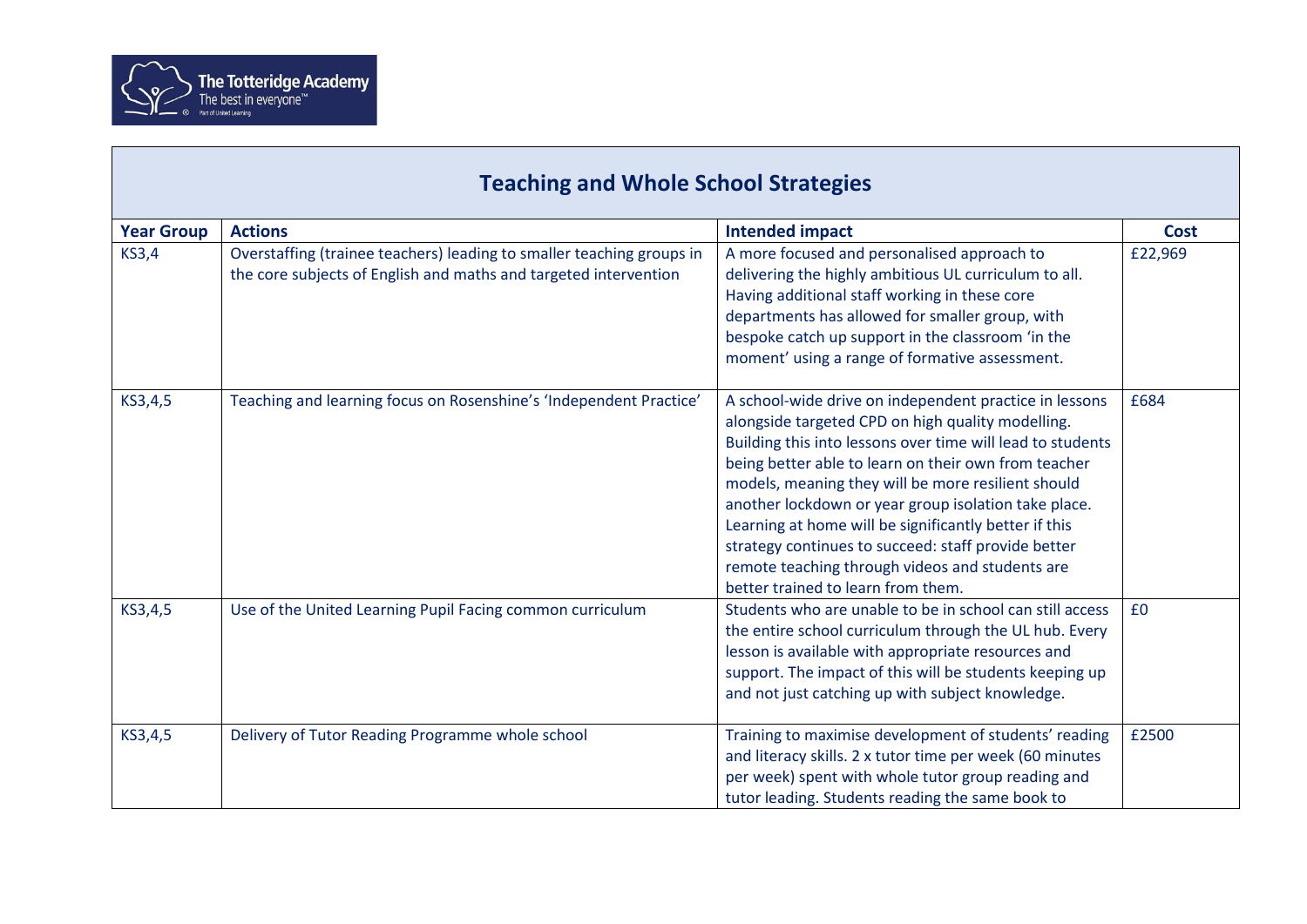

|              |                                                                                                                                                                                                                               | develop reading skills and reading for pleasure. A wide<br>range of books per year group to develop knowledge,<br>understanding, and enjoyment of writers, genres, and<br>content.                                                                                                                                                                                                                    |         |
|--------------|-------------------------------------------------------------------------------------------------------------------------------------------------------------------------------------------------------------------------------|-------------------------------------------------------------------------------------------------------------------------------------------------------------------------------------------------------------------------------------------------------------------------------------------------------------------------------------------------------------------------------------------------------|---------|
| KS3,4,5      | Focus on Rosenshine & TLAC strategies leading to all students<br>knowing more and remembering more of the common curriculum<br>being taught                                                                                   | Evidence-based strategies are supporting students'<br>learning potential in knowing more and remembering<br>more. The TLAC strategies in particular are allowing<br>students' to maximise learning and retain key subject<br>knowledge.                                                                                                                                                               | £0      |
| <b>KS3,4</b> | Sharing of best practice through trust-wide webinars which include a<br>focus on curriculum, T&L, behaviour and pupil premium                                                                                                 | Trust-wide webinars will give teachers access to the<br>very best of what exists across the MAT. This will lead<br>to the most effective classroom practice being shared<br>and student learning optimised.                                                                                                                                                                                           | £0      |
| <b>KS3,4</b> | Leaders to track and monitor catch up strategies closely looking at<br>low effort - high impact successes and continually refining practice<br>to ensure learning gaps are closed in the most effective and timely<br>manner. | Quality first teaching remains the single most effective<br>strategy for closing learning gaps. A focus on curriculum<br>sequencing and RAG rating each curriculum subject<br>area will help leaders target specific subject domain<br>knowledge students are not yet secure in. A cycle of<br>plan - do - review will also support leaders'<br>understanding of effective catch up in the classroom. | £0      |
|              |                                                                                                                                                                                                                               | <b>Total Cost</b><br><b>Allocated cost from catch up Grant</b>                                                                                                                                                                                                                                                                                                                                        | £26,153 |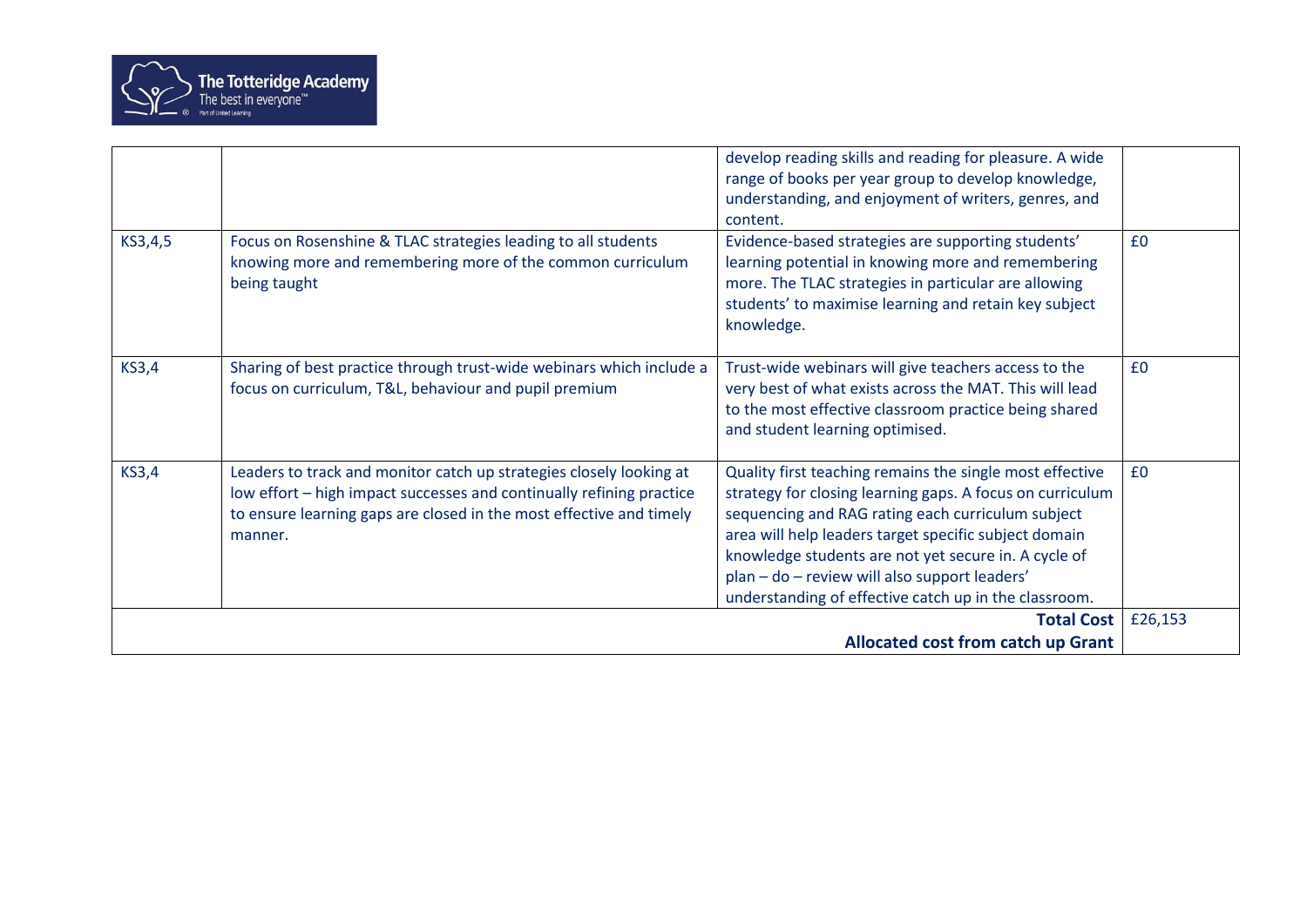

| <b>Year Group</b> | <b>Actions</b>                                       | <b>Intended impact</b>                                                                                                                                                                                                                                                                                                                                                                                                     | <b>Cost</b> |
|-------------------|------------------------------------------------------|----------------------------------------------------------------------------------------------------------------------------------------------------------------------------------------------------------------------------------------------------------------------------------------------------------------------------------------------------------------------------------------------------------------------------|-------------|
| <b>KS3,4</b>      | Seneca Premium                                       | Students have access to smart assignments, bespoke<br>revision materials based on a work completion<br>algorithm, and wrong answer analysis for all subject<br>based exam revision. Staff and students will be able to<br>identify learning gaps and set bespoke homework and<br>revision that covers these gaps. Analysis of students'<br>work then builds over time and interleaved practice<br>and revision is created. | £2000       |
| KS3               | NGRT reading test (start & end of the academic year) | New Group Reading Test will identify students' current<br>reading age and provide support about how best to<br>improve this. School leaders will then provide catch up<br>and intervention that focuses on reading age support.<br>The end of academic year test will provide schools with<br>an impact report and view improvements made and<br>next steps.                                                               | £2415       |
| KS3               | 1-1 / small group tutoring (NTP)                     | Targeted support and catch up for specific students<br>identified as having significant gaps in learning due to<br>extended school closure. This will focus on English and<br>maths and support mapped to the UL curriculum.                                                                                                                                                                                               | £19,000     |
| KS4               | After school and holiday 'Prep'                      | Teaching and support staff at the school will provide<br>targeted after school intervention, in first instance<br>prioritising exam groups in the core subjects.                                                                                                                                                                                                                                                           | £2000       |
| KS4               | <b>Tutor time intervention</b>                       | Tutor groups in Year 11 will be supported by heads of<br>English, maths and science. Key students at highest risk                                                                                                                                                                                                                                                                                                          | £0          |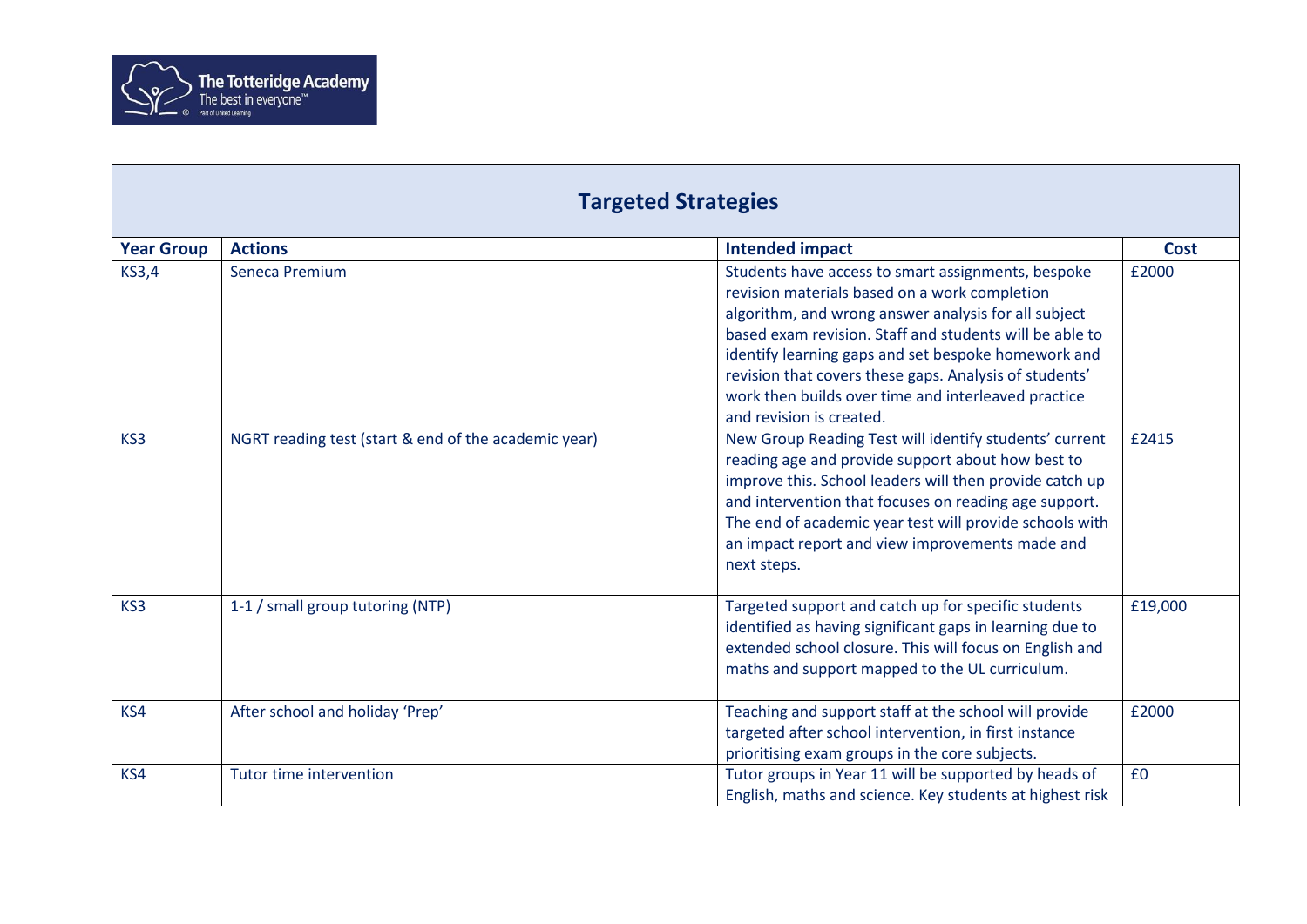

| KS3,4,5      | <b>Consistent homework strategy</b>               | of underachieving are withdrawn in small groups to<br>catch up on foundational content. A formative<br>assessment cycle will support the catch up planned in<br>these groups.<br>Focused approach to homework supporting consistent                                                                                                                             | £0     |
|--------------|---------------------------------------------------|-----------------------------------------------------------------------------------------------------------------------------------------------------------------------------------------------------------------------------------------------------------------------------------------------------------------------------------------------------------------|--------|
|              |                                                   | delivery of instruction on SMHW. Homework is set in a<br>consistent manner by class teachers which can be<br>immediately scaled up and replicated in the case of<br>year group isolation or lockdown                                                                                                                                                            |        |
| Years 8,9,10 | Online learning subscriptions (homework catch-up) | Close and systematic tracking of online work and<br>Hegarty maths student completion rates. Focus on<br>number of questions answered correctly and time<br>spent completing the tasks / videos. Monthly report<br>produced tracking individual student success at class<br>and school level. Hegarty maths £1500, TimesTable<br>rockstars - £150, Quizlet - £50 | £1,700 |
| KS3          | Carousel Learning pilot self-quizzing platform    | Staff and students gain access to the self-quizzing<br>platform which maps retrieval questions to the TTA<br>curriculum - students gain practice and fluency in areas<br>of each subject not yet secure, identified through<br>regular in-class formative assessment.                                                                                           | £0     |
| KS3          | Spellzone                                         | Renew online Spellzone programme for students to use<br>at school and at home. Help students whose literacy<br>levels are low through spelling and literacy quizzing.<br>The personalised 'Course Pathway' allows us to track<br>and monitor progress.                                                                                                          | £312   |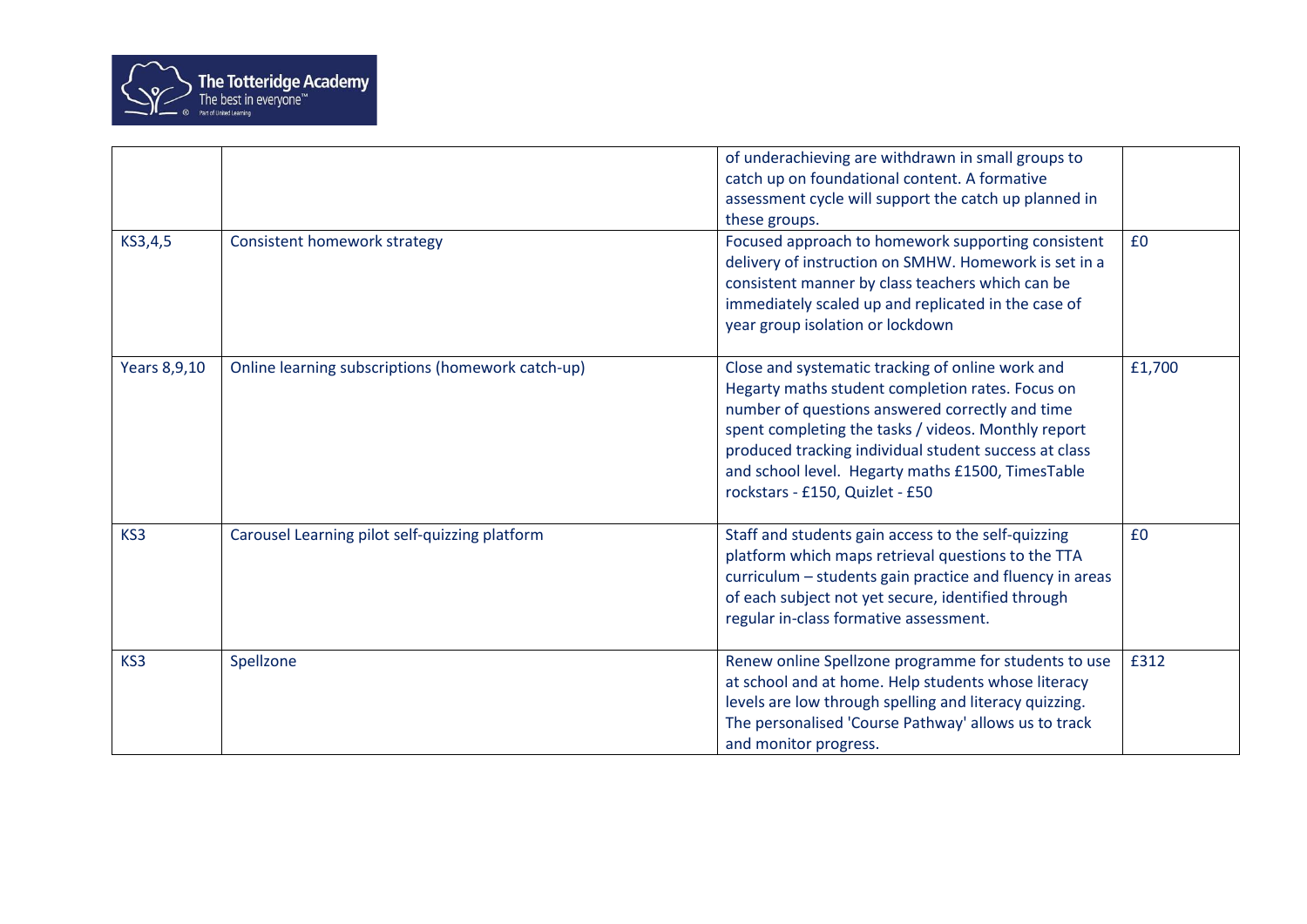

| <b>KS3,4</b> | Laptops for inclusion team and Learning Support Assistants | Provided in order to track progress of students with<br>SEND through lesson monitoring, specific targets, and<br>regular reviews of these.                                              | £1200   |
|--------------|------------------------------------------------------------|-----------------------------------------------------------------------------------------------------------------------------------------------------------------------------------------|---------|
| <b>KS3,4</b> | <b>Cognitive Behavioural Therapist</b>                     | Working at the school to support students with Social,<br>Emotional, and Mental Health needs of students,<br>especially after the increase in these needs during the<br>lockdown period | £150    |
|              |                                                            | <b>Total Cost</b>                                                                                                                                                                       | £28,777 |
|              |                                                            | <b>Allocated cost from catch up Grant</b>                                                                                                                                               |         |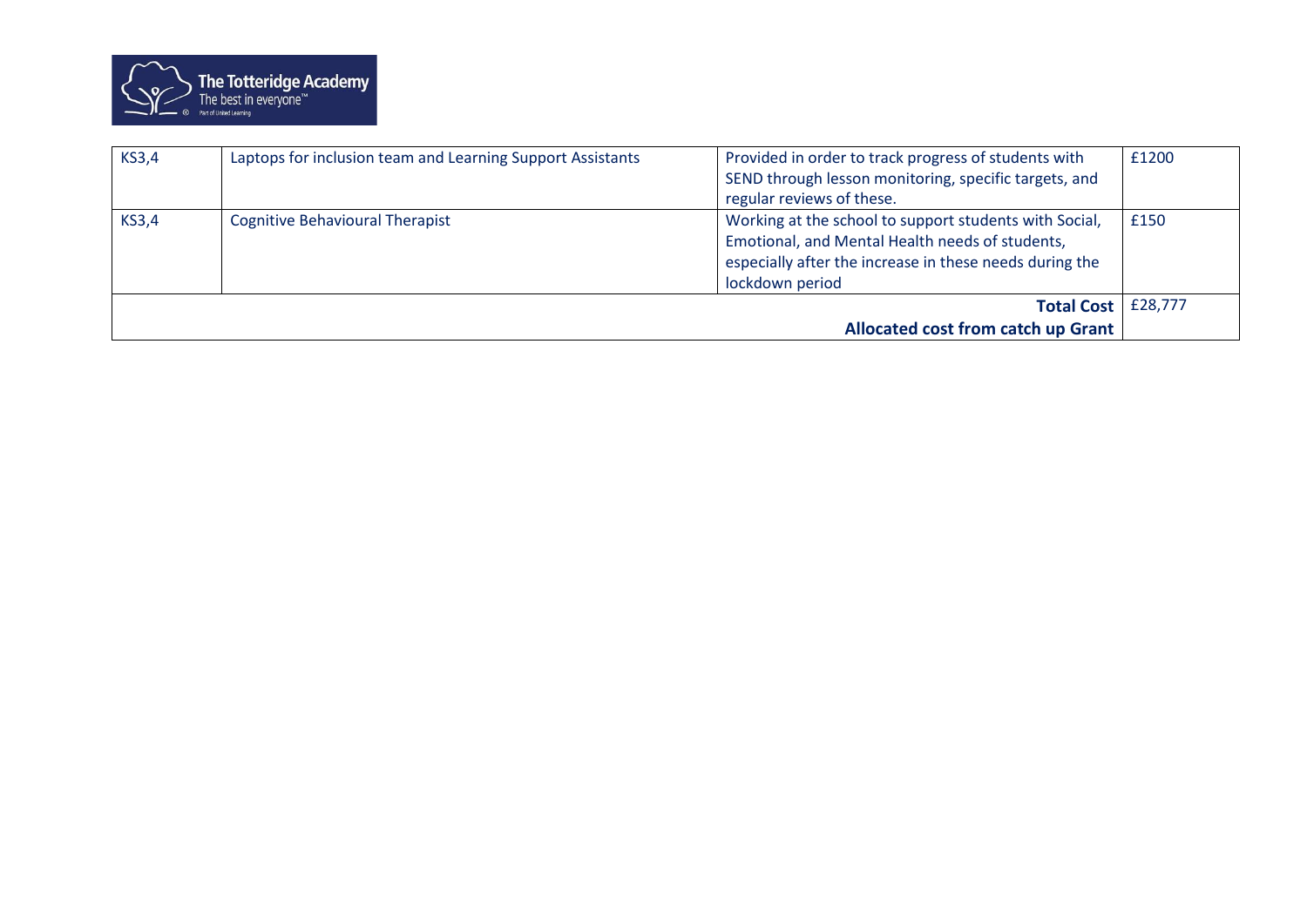

| <b>Wider Strategies</b> |                                                                                                                             |                                                                                                                                                                                                                                                                                                                                                                                                |             |
|-------------------------|-----------------------------------------------------------------------------------------------------------------------------|------------------------------------------------------------------------------------------------------------------------------------------------------------------------------------------------------------------------------------------------------------------------------------------------------------------------------------------------------------------------------------------------|-------------|
| <b>Year Group</b>       | <b>Actions</b>                                                                                                              | <b>Intended impact</b>                                                                                                                                                                                                                                                                                                                                                                         | <b>Cost</b> |
| KS3                     | Purchasing of wider reading books and texts for the school library<br>with allocated sessions identified for the year group | Students are exposed to a greater number of words<br>and challenging texts. The teacher ensures correct<br>pronunciation and leads on the 30 minute daily reading<br>programme. Students are developing a wider and more<br>appropriate vocabulary range for subsequent use<br>across the curriculum.                                                                                          | £2,000      |
| KS3                     | Attendance Support (redistribution of support staff)                                                                        | Redeployment of support staff has meant a greater<br>operational presence in following up on daily student<br>absence. All absence is now followed by a first day<br>phone call from one of the pastoral team and<br>attendance mentors are in place to support returning<br>students. Attendance currently stands at 95% for the<br>year group which is in line with the same time last year. | £0          |
| KS3,4,5                 | Show My Homework                                                                                                            | Purchasing of SMHW app which is allowing parents and<br>students to track set homework more effectively. This<br>is leading to higher completion rates (up by 20% when<br>compared to last year) of the bespoke catch up<br>homework being set as part of the planned curriculum<br>recovery.                                                                                                  | £1,400      |
| All                     | Redesigned website to make parent access more effective                                                                     | More user-friendly school website with clear links to all<br>key documentation around reopening, homework,<br>catch up, forthcoming events and celebrating success.<br>Growing sense of community confidence which is being                                                                                                                                                                    | £0          |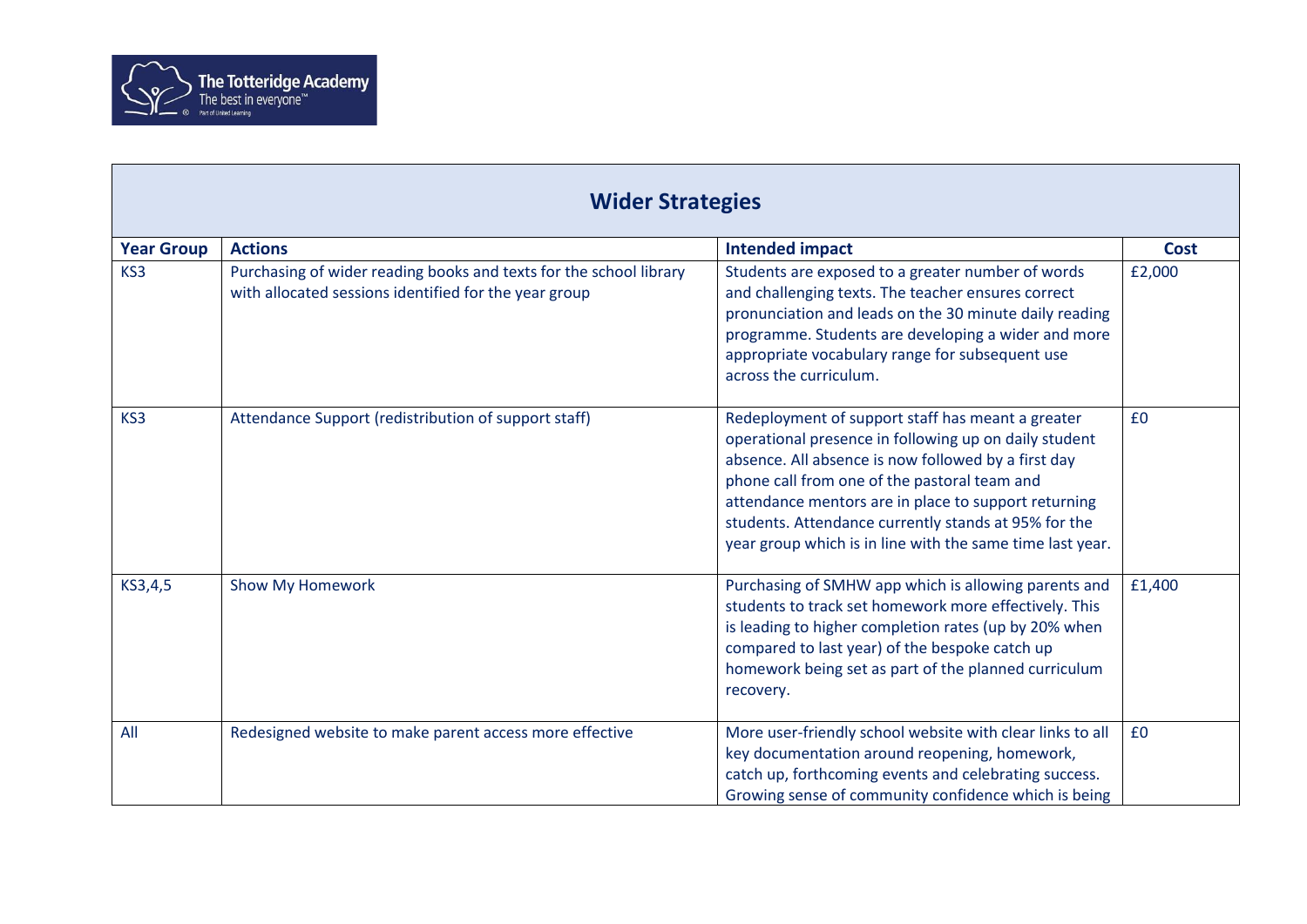

|              |                                                                                                      | seen through high levels of student attendance and<br>positive feedback from parents.                                                                                                                                                                                                                                                                                                              |         |
|--------------|------------------------------------------------------------------------------------------------------|----------------------------------------------------------------------------------------------------------------------------------------------------------------------------------------------------------------------------------------------------------------------------------------------------------------------------------------------------------------------------------------------------|---------|
| KS3,4,5      | Purchasing of sports equipment for use before, during and after<br>school to encourage participation | Newly purchased sports equipment has provided<br>greater encouragement for year group to 'get active'<br>during lunch and increase (Covid safe) lunchtime sports<br>and recreational participation. Duty staff hold the<br>accountability for handing out and collecting back in<br>equipment. More interest in lunchtime activities has<br>been created as a direct result of this new equipment. | £1,500  |
| <b>KS3,4</b> | <b>Sports Mentoring role</b>                                                                         | LSA allocated to basketball lead to engage students in<br>extracurricular basketball as well as give 1:1 support to<br>students with anxiety through the medium of sport.                                                                                                                                                                                                                          | £8,000  |
| <b>KS3,4</b> | Educational psychologist support                                                                     | Buy additional Educational Psychologist hours to assess<br>students' specific needs and put intervention in place<br>accordingly.                                                                                                                                                                                                                                                                  | £500    |
| <b>KS3,4</b> | Specific inclusion interventions for vulnerable students                                             | Re-launch Forest School and Equine Therapy to support<br>students with SEMH issues or who have specific<br>anxieties around COVID-19.                                                                                                                                                                                                                                                              | £1500   |
| <b>KS3,4</b> | Additional resources for counselling support                                                         | Offer 3-day support and provision through Place2Be,<br>plus access more resources for their 1:1 and small<br>group counselling sessions                                                                                                                                                                                                                                                            | £1250   |
|              |                                                                                                      | <b>Total Cost</b><br><b>Allocated cost from catch up Grant</b>                                                                                                                                                                                                                                                                                                                                     | £16,150 |
|              |                                                                                                      |                                                                                                                                                                                                                                                                                                                                                                                                    |         |